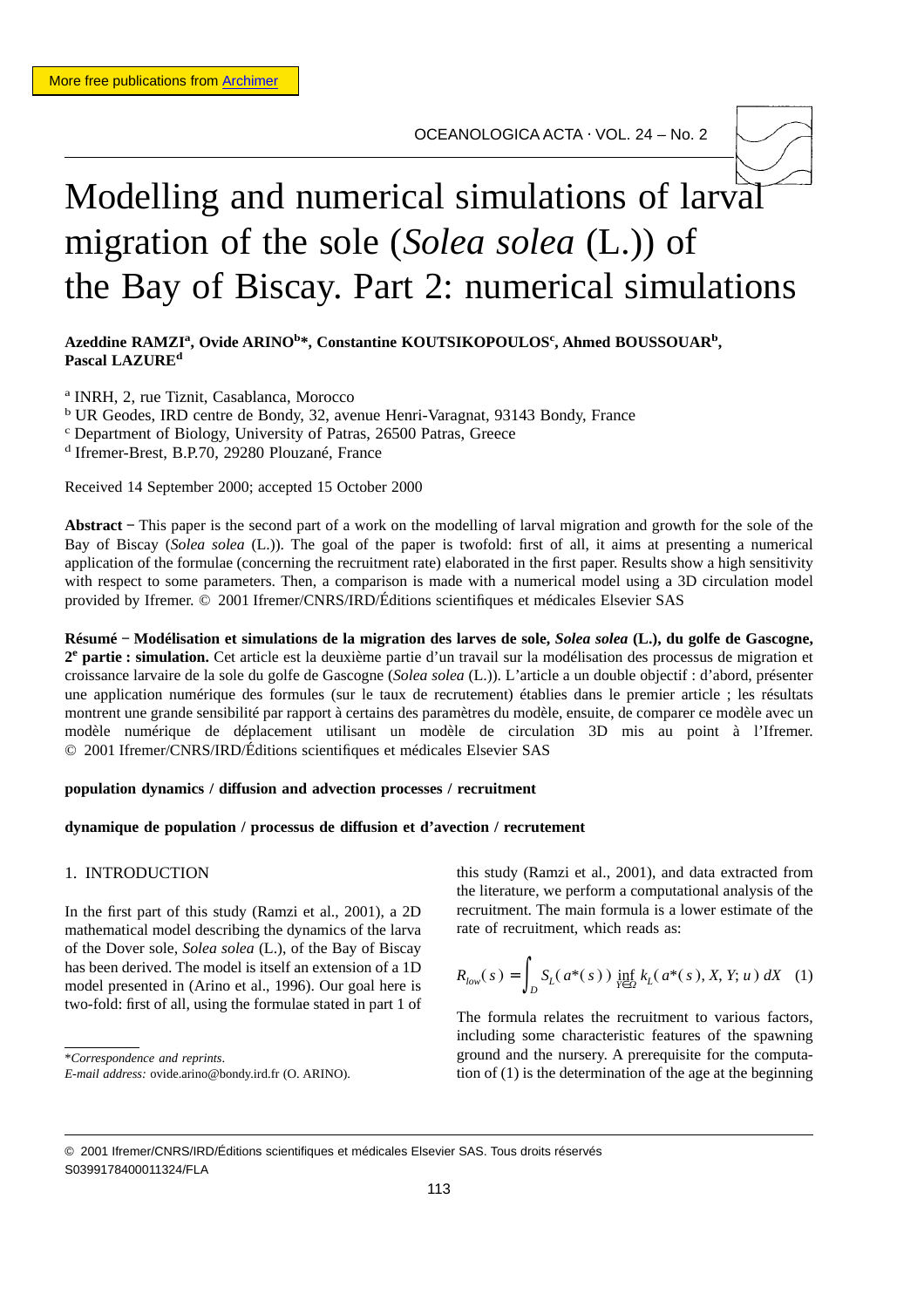of metamorphosis. For this, it is necessary to have available specific functions, which give the duration of a stage at a given temperature, to be used as shown in part 1 of this study (Ramzi et al., 2001). We use functions described in detail in (Horwood, 1993). Compared to recent findings reported in (Amara and Lagardère, 1995), the values we compute in paragraph 2.3 for the time spent from egg fertilization to the beginning of metamorphosis tend to be an overestimate, while the mean length of the sole at this stage is about the same, 8.5 mm. Computations have been made in a number of cases, showing in fact a wide range of sensitivity of the parameters: the current speed in particular has a dramatic effect, since it appears that changing this parameter by an order of magnitude may entail changes in the recruitment rate of several orders.

As a secondary goal, section three presents numerical simulations of larval dispersion based on a completely different approach from the one followed in part 1 of this study (Ramzi et al., 2001). In this section, we are using a model for the migration and growth of the larvae that is very close, after obvious modifications, to a model for the dynamics of the larvae of the Bay of Biscay anchovy. Such a model was built up and investigated in the framework of a European project, and is amply discussed in (Arino and Prouzet, 1998; Arino et al., 1999). To summarize its main features, the model describes growth as a function of the temperature and migration as the result of 3D advection by currents and 1D (vertical) diffusion. Current introduces itself as a forcing term, computed by means of a simulation model due to Lazure and Jegou (1998). In the absence of data on the initial egg distribution for the sole, simulations were run starting from a guessed initial egg patch seeded in the spawning ground.

The organization of the paper is as follows: section two deals with numerical computations using formula (1). A central ingredient of the formula is the age at metamorphosis  $a^*(t)$ , as a function of the birth date, evaluated as the sum of the durations of the stages preceding the metamorphosis. The computation of the various stages is carried out in some detail in the next three paragraphs. Section three is devoted to simulations by means of the above-mentioned 3D model. The main new feature, compared to the model used in section two, is vertical migration, both the passive migration induced by currents and the active one corresponding to circadian movement. Finally, the two approaches are compared in a short discussion.

# 2. ESTIMATE OF THE PROPORTION OF FERTILIZED EGGS REACHING METAMORPHOSIS

The first step in establishing an estimate of the proportion of fertilized eggs reaching metamorphosis is to determine the function  $a_*(t)$ , the duration of the development of the larva from egg fertilization to the beginning of metamorphosis. Following the literature, we can subdivide this period into a number of stages, from fertilization to hatching (I, II, III, IV) and a number of stages in the larval phase (stages 1 through 4, the first one being the yolksac stage (Koutsikopoulos et al., 1991; Horwood, 1993). It is convenient for the ease of further computations to group stages 2, 3 and 4 as a single stage, simply called 'active', starting at the end of the yolksac period and ending at the beginning of metamorphosis.

# **2.1. Duration of the stages from spawning to hatching**

According to (Horwood, 1993) we have the following expressions for the duration of each of the stages preceding hatching. The notation  $D_j$  stands for the duration of stage *J*.

stage *I* 
$$
\ln(D_I) = 2.0193 - 0.1227 T
$$
  
stage *II*  $\ln(D_H) = 1.4941 - 0.1530 T$   
stage *III*  $\ln(D_{II}) = 2.5075 - 0.1509 T$   
stage *IV*  $\ln(D_{IV}) = 1.4106 - 0.0687 T$ 

This yields:

$$
D_{I} = 7.533 \exp -0.1227 T
$$
  
\n
$$
D_{II} = 4.4553 \exp -0.1530 T
$$
  
\n
$$
D_{III} = 12.274 \exp -0.509 T
$$
  
\n
$$
D_{IV} = 4.0984 \exp -0.0687 T
$$
 (2)

As an example, at  $T = 10^{\circ}$ C, we find the following values:

$$
D_t = 2.1865
$$
;  $D_H = 0.9467$ ;  $D_{III} = 2.7142$ ;  $D_{IV} = 2.0618$ 

So, the time from spawning to hatching at  $T = 10^{\circ}$ C is equal to  $D_H = 7.9272$  days.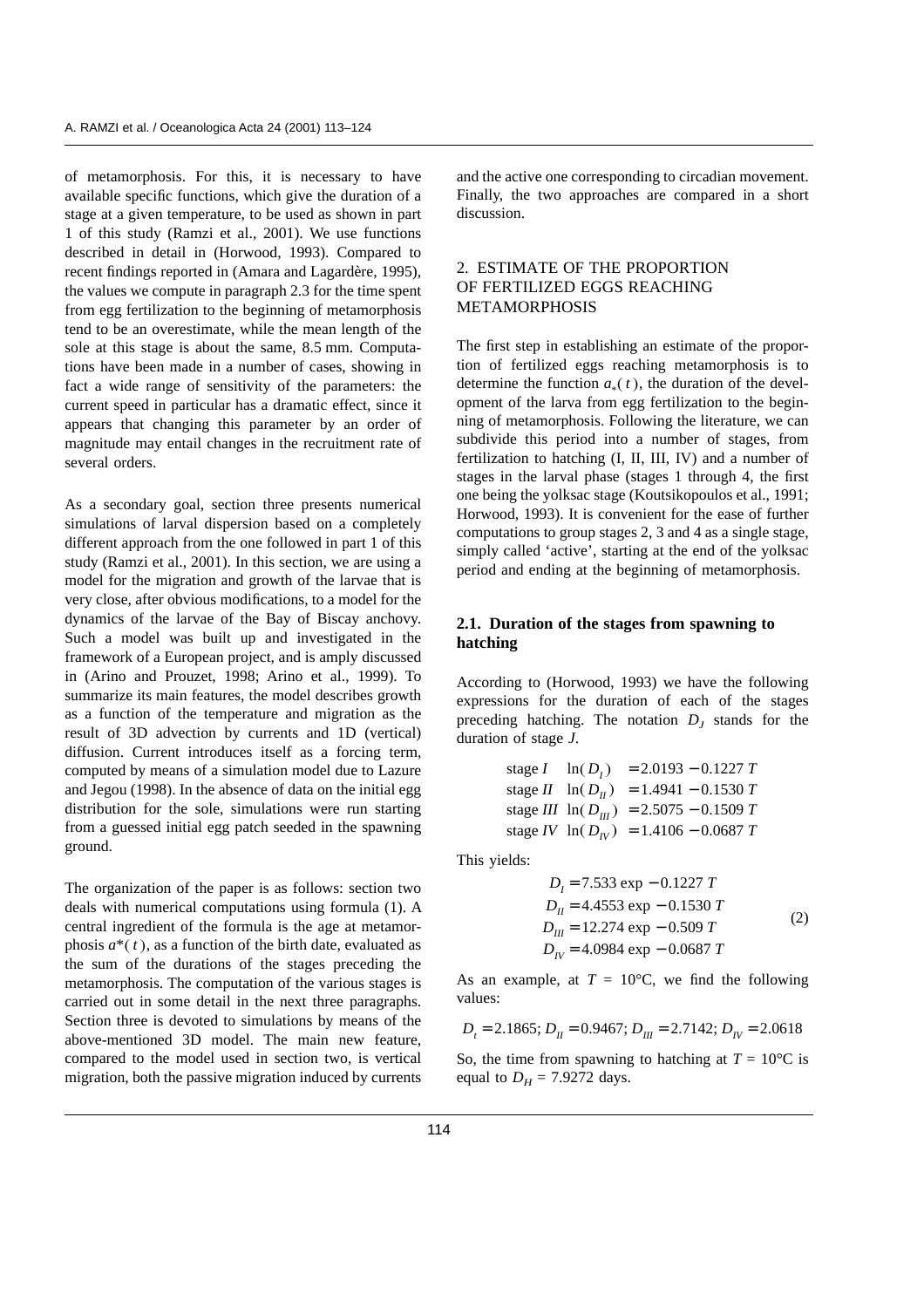Another formula for the time to hatching (Horwood, 1993) is  $D_H = 137.8T^{-1.329}$  which, at  $T = 10^{\circ}\text{C}$  gives  $D_H$  = 6.4602 days.

As a brief comment, formulae like (2) which detail the duration of intermediate stages present the advantage of accounting for possible variations of temperature from the beginning to the end of the egg stage.

#### **2.2. Duration of the yolksac period**

A formula for the time to first feeding (end of the yolksac period) is given in (Horwood, 1993), that is,  $D_{YS} = 270.9T^{-1.383}$  which, at  $T = 10^{\circ}$ C, yields:

$$
D_{\rm YS} = 11.215 \text{ days}
$$

In fact, following the idea presented at the end of the previous paragraph, it is rather risky to use a single formula to describe such a long duration. We will not do this here: instead, we assume the time from hatching to the end of the yolksac period to be constant, equal to:

$$
D_{H,YS} = 4.5 \text{ days} \tag{3}
$$

where  $D_{H,YS} = D_{YS} - D_{H}$ . In order to determine the time to metamorphosis, we introduce the length at age, starting at the beginning of active feeding:

$$
w = w_0 \exp(\beta(T) d)
$$

In this formula, *d* is the time elapsed from the beginning of the active feeding, and  $w_0$  is the initial length. Assuming that metamorphosis starts at a length *w*\*, the duration of the active feeding stage, from the end of the yolksac period through the beginning of the metamorphosis, is:

$$
D_{act} = (\beta(T))^{-1} \ln\left(\frac{w^*}{w_0}\right)
$$

where (Horwood, 1993, p.256)

$$
\beta(T) = -0.056 + 0.0092 T - 0.00019 T^2 \tag{4}
$$

The function  $\beta(T)$  is increasing for *T* in the interval (Arino and Prouzet, 1998), which is the range of allowable values of the temperature in the Bay of Biscay. The subscript act stands for active feeding. If we assume  $w_0 = 4$  mm;  $w^* = 10$  mm we have, for  $T = 10^{\circ}$ C:

$$
D_{act} = 53.899 \text{ days}
$$

If we assume that the length at the beginning of metamorphosis and  $T = 10^{\circ}\text{C}$  is 8.5 mm, we obtain:  $D_{act}$  = 44.34 days, so that the total duration from spawning to the beginning of metamorphosis, that is to say:  $D_{YS} + D_{act}$ , lies between 55.55 days and 66.32 days.

## **2.3. Computation of the age at the beginning of metamorphosis as a function of the birth date**

We now give a formula for the age to begin metamorphosis  $a_*(t)$  as a function of the date of birth  $t$  in terms of the ages to stage *I*, *II*, *III* and *IV* and the duration of the active feeding stage. For each time *t*, we denote  $a_*^J(t)$  the duration of the  $J<sup>th</sup>$  stage, where  $J = I$ , *II, III*, or *IV*, act in terms of the time when this stage begins, and we use the following notations:  $t_I = t_I(t)$  is the time at the end of the first stage,  $t_{II} = t_{II}(t)$  is the time at the end of the second stage, etc. We have the following obvious relationships:

$$
t_1(t) = t + a_*^l(t)
$$
\n(5)  
\n
$$
t_{II}(t) = t_1(t) + a_*^{II}(t_1(t))
$$
\n
$$
t_{III}(t) = t_{II}(t) + a_*^{III}(t_{II}(t))
$$
\n
$$
t_{IV}(t) = t_{III}(t) + a_*^{IV}(t_{III}(t))
$$
\n
$$
t_{act}(t) = t_{IV}(t) + 4.5 + a_*^{act}(t_{IV}(t) + 4.5)
$$

where we have used the estimate of 4.5 days for the duration of the yolksac stage. From formula (5), we obtain immediately:

$$
a_*(t) = t_{act}(t) - t
$$

The calculation of each  $a_j^*(t)$  is done the same way as in part 1 of this study, paragraph 4.2.1 (Ramzi et al., 2001), that is,  $a^J_*(t)$  is obtained as the root of the following equation:

$$
\int_{t}^{t+a} \frac{1}{D_{J}(T(s))} \ ds = 1
$$

Suppose for example that

$$
T(t) = T_0 + T_m \sin(\alpha t + \gamma)
$$

 $T_0$  would be a mean temperature, say  $T = 10^{\circ}$ C while the other term would correspond to oscillations near  $T_0$ ,  $T_m = 2$ <sup>o</sup>C and

$$
\alpha = \frac{2\pi}{7} \quad \text{and} \quad \gamma = 0
$$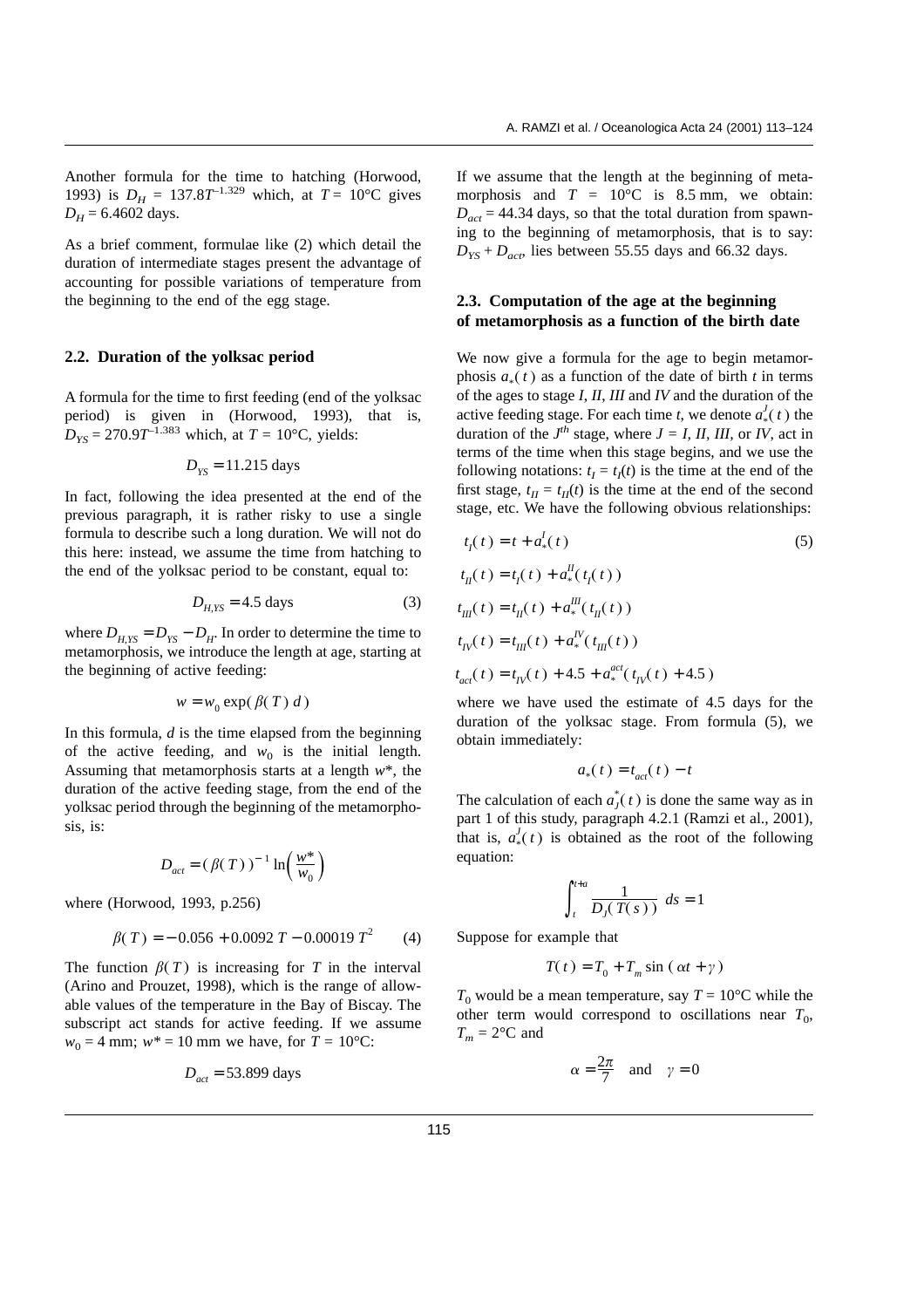The time unit is day. We assume that  $t = 0$  is the birth date of a cohort of larvae. So, the first computation to be made is the one of  $a^I_*(t)$  and, for this, we have to solve for *a* such that:

$$
\int_0^a \frac{1}{D_I(T(s))} \, ds = 1
$$

that is, using 2,

$$
\int_0^a (7.533)^{-1} \exp\left(0.1227\left(10 + 2\sin\left(\frac{2\pi}{7} s\right)\right)\right) ds = 1
$$

A reasonable approximation of  $a^I_*$  is 1.86 days. We then turn to the computation of  $a_*^I(t)$ , using the formula:

$$
\int_0^a \frac{1}{D_n(T(s+1.86))} \, ds = 1
$$

or,

$$
\int_0^a \frac{1}{4.4553 \exp(-0.1530(10+2\sin(\frac{2\pi}{7}(s+1.86))))} ds = 1
$$

We obtain  $a_*^H(t) = 0.73$  days, and  $t_H = 2.59$  days. We now compute  $a_*^{\text{III}}$ . In analogy with the previous computations, we will obtain  $a_*^{\text{III}}$  as a solution of:

$$
\int_0^a \frac{1}{12.274 \exp\left(-0.1509\left(10 + 2\sin\left(\frac{2\pi}{7}\left(s + 2.59\right)\right)\right)\right)} ds = 1
$$

We obtain  $a_{\mu}^{III}(t) = 2.95$  days, and  $t_{III} = 5.54$  days. We compute  $a_*^{IV}$  as follows:

$$
\int_0^a \frac{1}{4.0984 \exp(-0.0687 \left(10 + 2 \sin \left(\frac{2\pi}{7} (s + 5.54) \right)\right))} ds = 1
$$

We obtain  $a_*^{IV}(t) = 2.14$  days, and  $t_{IV} = 7.68$  days. We add 4.5 days for the yolksac period, so that the end of the yolksac period, which is also the beginning of the active feeding period is  $t_{vs} = 12.18$  days. The duration of that period is the solution of the following equation:

$$
\int_0^a \frac{1}{D_{act}(T(s + 12.18))} ds = 1
$$

which, in terms of the expressions stated above, reads:

$$
\left(\ln\left(\frac{w^*}{w_0}\right)\right)^{-1}\int_0^a \beta(T(s+12.18))\ ds = 1
$$
 or,

$$
\left(\ln\left(\frac{w^*}{w_0}\right)\right)^{-1} \int_0^a \left[-0.056 + 0.0092\right] \left(10 + 2\sin\left(\frac{2\pi}{7}\left(s + 12.18\right)\right)\right) \left(10 + 2\sin\left(\frac{2\pi}{7}\left(s + 12.18\right)\right)\right)^2\right] ds = 1
$$

With  $w_0 = 4$  mm and  $w^* = 8.5$  mm, we obtain  $a_*^{act}(t) = 45.465$  days, so that  $t_{act} = 57.645$  days which, in this case, is also the time to juvenile stage, that is,  $a = 57.645$  days.

# **2.4. A lower estimate of the rate of larvae initiating metamorphosis**

We are going to compute a lower estimate of the rate of metamorphosis using formula (1). We note that the formula is the product of two independent quantities:  $S_L(a_*(s))$ , the survival rate up to the beginning of metamorphosis, and:

$$
\rho_{D,\Omega}(s) =_{def} \int_{D} \inf_{Y \in \Omega} k_L(a_*(s), X, Y; u) \, dX \qquad (6)
$$

a lower estimate of the rate of migration from  $\Omega$  at age 0 to *D* at age  $a_*(s)$ ; *s* being the birth date. That the two processes, the demographic one and the physical one, are independent follows from the assumption that the movement is supposed to be entirely governed by physical environment. Since our main interest here is in determining the specific role of the physical environment and especially the role of diffusion on the recruitment, we will now concentrate on the computation of expression (6). For this, we need to estimate several parameters, those defining a spawning area  $\Omega$  and a nursery area  $D$ , the diffusion matrix  $K$  and the advective component  $u$ , and  $a_*(s)$ . According to the estimates given in paragraph 2.3 and the literature (Horwood, 1993; Koutsikopoulos et al., 1991), it is legitimate to assume that the range of the values of  $a_*(s)$  is within the interval [40, 60] days.

As concerns the geographic location, we consider part of the spawning ground and nurseries north-east of the Bay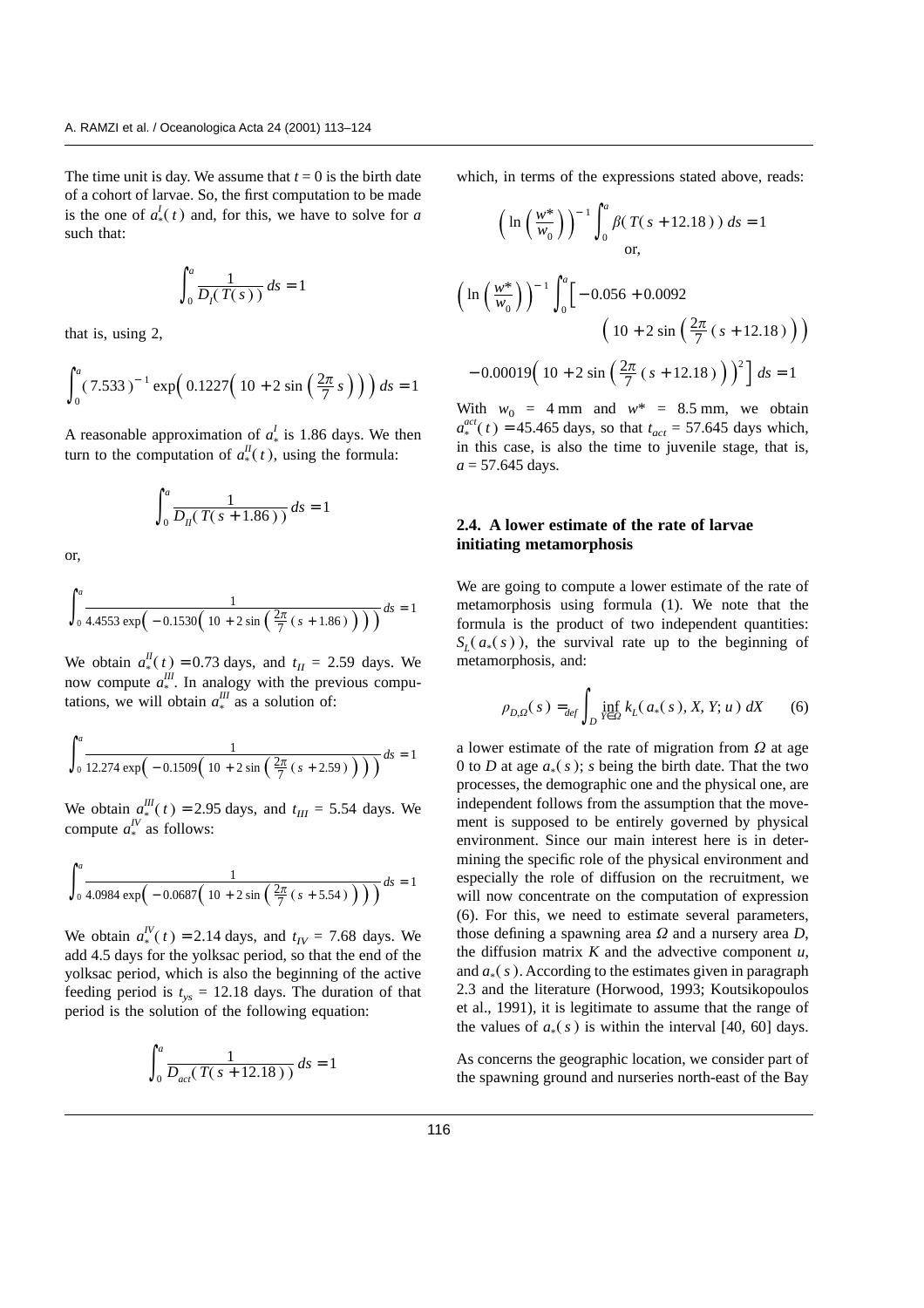of Biscay, offshore from the Loire estuary (Koutsikopoulos et al., 1991). The spawning ground is roughly parallel to the coast, between isobaths 100 m and 50 m, while the nursery is within the 20 m isobath. To this rough description, is associated a coordinate system made up of a line perpendicular to the coast with inshore-offshore positive orientation, as a first axis  $(x_1)$  and a line SE–NW, which is located inside the 20–40 m isobath, as the second axis  $(x<sub>2</sub>)$ , and the zero of the second coordinate, that is, on the axis 'parallel' to the coast, corresponds to the estuary of the Loire river. We assume that:

$$
\Omega = [\omega_1^1, \omega_2^1] \times [\omega_1^2, \omega_2^2] \text{ and } D = [d_1^1, d_2^1] \times [d_1^2, d_2^2]
$$

where  $\omega_1^i < \omega_2^i$  and  $d_1^i < d_2^i$  for  $i = 1, 2$ . We will also assume that  $d_2^1 < \omega_1^1$ , that is, there is no overlap between the nursery and the spawning areas. Finally, to facilitate some of the calculations to come, we also assume that  $d_1^1 > 0$  and  $d_1^2 < \omega_1^2 < \omega_2^2 < d_2^2$ . The latter assumption is in fact quite natural. It means that we expect that the larvae will diffuse both northward and southward from the spawning area. As an example, we might consider:

$$
\Omega = [80 \text{ km}; 120 \text{ km}] \times [20 \text{ km}; 20 \text{ km}]
$$

and,

$$
D = [20 \text{ km}; 40 \text{ km}] \times [-40 \text{ km}; 40 \text{ km}]
$$

The mean drift speed is about  $1-30$  cm s<sup>-1</sup> and is parallel to the  $x_2$  axis and oriented northwestward (Koutsikopoulos et al., 1991), so that *u* is of the form  $u = (0, u_2)$  with  $u_2 \geq 0$ .

Values for *K* were found in the literature (Pond and Pickard, 1983), we assume *K* to be diagonal and  $k_{1,1} =$  $k_{2,2} = k = 10^{2} - 10^{4}$  cm<sup>2</sup> s<sup>-1</sup>.

Using some of the formulae derived in part 1 of this study (Ramzi et al., 2001, section three) and notations introduced therein, we arrive at the following inequality:

$$
\int_{D} \inf_{Y \in \Omega} k_{L}^{1}(a, X, Y; u) dX \ge
$$
\n
$$
\frac{1}{4\pi a k} \exp\left(-\frac{(u_{2})^{2} a}{4k}\right) \int_{a_{1}^{1}}^{a_{2}^{1}} \exp\left(-\frac{(x_{1} - \omega_{2}^{1})^{2}}{4ka}\right) dx_{1}
$$
\n
$$
\times \left(\int_{a_{1}^{2}}^{\frac{\omega_{1}^{2} + \omega_{2}^{2}}{2}} \exp\left(-\frac{u_{2}(x_{2} - \omega_{2}^{2})}{k} - \frac{(\omega_{2}^{2} - x_{2})^{2}}{4ka}\right) dx_{2}
$$
\n
$$
+ \int_{\frac{\omega_{1}^{2} + \omega_{2}^{2}}{2}}^{\frac{\omega_{2}^{2} + \omega_{2}^{2}}{2}} \exp\left(\frac{u_{2}(x_{2} - \omega_{2}^{2})}{k} - \frac{(\omega_{1}^{2} - x_{2})^{2}}{4ka}\right) dx_{2}
$$

The only change in the estimate for  $k_L^2$  is that  $(x_1 - \omega_2^1)$ becomes  $(x_1 + \omega_2^1)$  in the integral on the right of (7). We are now in position to propose an estimate for  $\int_D \inf k_L(a^*(s), X, Y; u) dX$  that is, *Y*∈*X*

$$
y_{\epsilon\Omega} \times \left(\int_{a_1^1}^{a_2^1} \exp\left(-\frac{(u_2)^2 a_*(s)}{4k}\right) \times \left(\int_{a_1^1}^{a_2^1} \exp\left(-\frac{(x_1 - \omega_2^1)^2}{4ka_*(s)}\right) + \exp\left(-\frac{(x_1 + \omega_2^1)^2}{4ka_*(s)}\right) \right] dx_1 \right) \times \left(\int_{a_1^2}^{\frac{\omega_1^2 + \omega_2^2}{2}} \exp\frac{u_2(x_2 - \omega_2^2)}{k} - \frac{(\omega_2^2 - x_2)^2}{4ka_*(s)} dx_2 \right)
$$
\n
$$
+ \int_{\frac{\omega_1^2 + \omega_2^2}{2}}^{\frac{\omega_2^2}{2}} \exp\frac{u_2(x_2 - \omega_2^2)}{k} - \frac{(\omega_1^2 - x_2)^2}{4ka_*(s)} dx_2 \right)
$$
\n
$$
(8)
$$

The above estimate is expressed in terms of parameters and quantities all of which can be evaluated. As an example, we are now going to compute its value for the set of parameters we introduced above and a few other cases.

The units are as follows: the  $\omega$ 's and the *d*'s are in metres, the speed  $u_2$  is in m s<sup>-1</sup> and the diffusion coefficient *k* is in  $m^2 s^{-1}$ : We assume in the next computations that  $a_*(s) = 55 \text{ days} = 4.755.10^6 \text{ s}$ . Each row of *table I* is made up of a set of values for the parameters entering the computation of  $(8)$ . A given set is denoted  $E(i)$  where  $E$ stands for 'experiment'. *Table II* gives the value of the right hand side of (8) associated with each experiment. stands for 'experinciple<br>right hand side of<br>We denote it  $\widehat{E(i)}$ <br>of three quantities Each value is evaluated as a product<br>  $E(\vec{i}) = A \times B \times C$ of three quantities:

$$
E(\mathbf{i}) = A \times B \times C
$$

where

$$
\begin{cases}\nA = \frac{1}{4\pi a_*(s) k} \exp\left(-\frac{(u_2)^2 a_*(s)}{4k}\right) \\
B = \int_{d_1^1}^{d_2^1} \left[ \exp\left(-\frac{(x_1 - \omega_2^1)^2}{4ka_*(s)}\right) + \exp\left(-\frac{(x_1 + \omega_2^1)^2}{4ka_*(s)}\right) \right] dx_1 \\
C = \int_{d_1^2}^{\frac{\omega_1^2 + \omega_2^2}{2}} \exp\frac{u_2(x_2 - \omega_2^2)}{k} - \frac{(\omega_2^2 - x_2)^2}{4ka_*(s)} dx_2 \\
+ \int_{\frac{\omega_1^2 + \omega_2^2}{2}}^{\frac{\omega_2^2}{2}} \exp\frac{u_2(x_2 - \omega_2^2)}{k} - \frac{(\omega_1^2 - x_2)^2}{4ka_*(s)} dx_2\n\end{cases} (9)
$$

Some comments are in order. Estimates inferior to  $10^{-15}$ are of no interest since the number of eggs laid during a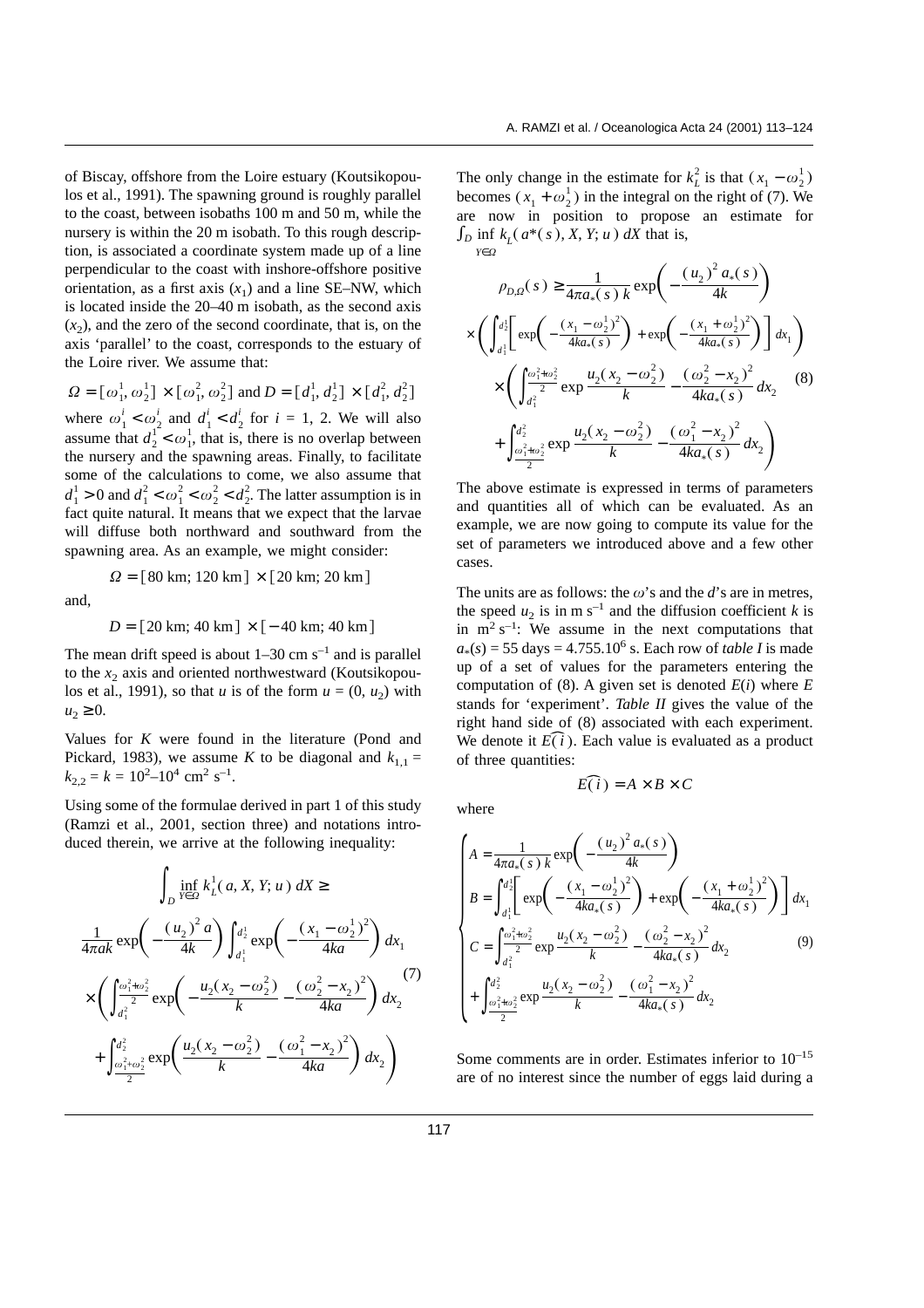|          | $\omega$<br>10 <sup>3</sup> | $\omega_2$<br>$\overline{10^3}$ | $\gamma$<br>$\omega$ .<br>10 <sup>3</sup> | $\gamma$<br>$\omega_2$<br>$\overline{10^3}$ | 10 <sup>3</sup> | 10 <sup>3</sup> | 10 <sup>3</sup> | $\mathfrak{a}_{\gamma}$<br>10 <sup>3</sup> | $u_2$              | ĸ               |
|----------|-----------------------------|---------------------------------|-------------------------------------------|---------------------------------------------|-----------------|-----------------|-----------------|--------------------------------------------|--------------------|-----------------|
|          |                             |                                 |                                           |                                             |                 |                 |                 |                                            |                    |                 |
|          |                             |                                 |                                           |                                             |                 |                 |                 |                                            |                    |                 |
| E(1)     | 80                          | 120                             | $-20$                                     | 20                                          | 20              | 40              | $-40$           | 40                                         | $10^{-1}$          | $10^{2}$        |
| E(2)     | 80                          | 120                             | $-20$                                     | 20                                          | 20              | 40              | $-40$           | 40                                         | $10^{-2}$          | $10^{2}$        |
| E(3)     | 80                          | 90                              | $-20$                                     | 20                                          | 20              | 40              | $-40$           | 40                                         | $10^{-1}$          | $10^{2}$        |
| E(4)     | 80                          | 90                              | $-2$                                      | $\overline{c}$                              | 20              | 40              | $-40$           | 40                                         | $10^{-1}$          | $10^{2}$        |
| E(5)     | 80                          | 90                              | $-2$                                      | $\overline{c}$                              | 20              | 40              | $-80$           | 80                                         | $10^{-1}$          | $10^{2}$        |
| E(6)     | 80                          | 90                              | $-2$                                      | $\overline{2}$                              | 20              | 40              | $-40$           | 90                                         | $10^{-1}$          | $10^2\,$        |
| E(7)     | 80                          | 90                              | $-20$                                     | 20                                          | 20              | 40              | $-40$           | 40                                         | $10^{-1}$          | $10^{3}$        |
| E(8)     | 80                          | 90                              | $-20$                                     | 20                                          | 20              | 40              | $-40$           | 40                                         | $10^{-1}$          | $5 \times 10^2$ |
| E(9)     | 80                          | 90                              | $-20$                                     | 20                                          | 20              | 40              | $-40$           | 40                                         | $5 \times 10^{-2}$ | $10^{2}$        |
| $E(10)*$ | 80                          | 90                              | $-20$                                     | 20                                          | 20              | 40              | $-40$           | 40                                         | $10^{-1}$          | $10^{2}$        |

**Table I**. Ten different situations are proposed in this table.

*E*(10) is the same as *E*(3) except for  $a_*(s) = 40$  days = 3.456  $\times$  10<sup>6</sup> s.

**Table II**. Intermediate (*A, B, C*) values and estimated proportion  $\widehat{E(i)}$  of larvae initiating metamorphosis for ten different situations  $\widehat{E(i)}$  specified in *table I* in *table I*.

|           | А                        | B                      |                         | E(i)                     |
|-----------|--------------------------|------------------------|-------------------------|--------------------------|
| E(1)      | $7.9052 \times 10^{-62}$ | $7.250 \times 10^{1}$  | $3.9228 \times 10^{10}$ | $2.2483 \times 10^{-49}$ |
| E(2)      | $1.0195 \times 10^{-8}$  | $3.2071 \times 10^{2}$ | $2.1077 \times 10^4$    | $6.8914 \times 10^{-2}$  |
| E(3)      | $7.9052 \times 10^{-62}$ | $3.1716 \times 10^3$   | $7.7923 \times 10^{10}$ | $1.9537 \times 10^{-47}$ |
| E(4)      | $7.9052 \times 10^{-62}$ | $3.1716 \times 10^3$   | $1.3168 \times 10^{19}$ | $3.3015 \times 10^{-39}$ |
| E(5)      | $7.9052 \times 10^{-62}$ | $3.1716 \times 10^{3}$ | $2.3892 \times 10^{35}$ | $5.9902 \times 10^{-23}$ |
| E(6)      | $7.9052 \times 10^{-62}$ | $3.1716 \times 10^3$   | $2.1326 \times 10^{39}$ | $5.3469 \times 10^{-19}$ |
| E(7)      | $2.3014 \times 10^{-16}$ | $2.5922 \times 10^{4}$ | $6.4438 \times 10^{4}$  | $3.8442 \times 10^{-7}$  |
| E(8)      | $3.1648 \times 10^{-21}$ | $1.8116 \times 10^{4}$ | $1.9829 \times 10^5$    | $1.1369 \times 10^{-11}$ |
| E(9)      | $4.1494 \times 10^{-23}$ | $3.1716 \times 10^3$   | $7.5541 \times 10^6$    | $9.9414 \times 10^{-13}$ |
| $E(10)^*$ | $1.381 \times 10^{-47}$  | $1.6291 \times 10^3$   | $3.9228 \times 10^{10}$ | $8.8255 \times 10^{-34}$ |

whole spawning season is lower than  $10^{14}$  (Horwood, 1993), so that in fact such an estimate is the same as a zero estimate. On the other hand, the estimate obtained using  $E(2)$ , which differs from the other simulations by the speed of the current, is very interesting: in this case, the rate of failure of the recruitment implied by physical causes is surprisingly low. Two other situations when the failure rate is reasonably low are  $E(7)$  and  $E(8)$ . In these two cases, the diffusion coefficient was modified to a value higher than in the other cases, while the other parameters were left unchanged. Comparing the results of  $E(8)/E(7)$  to those of  $E(9)/E(2)$ , one can see that the estimate is primarily sensitive to the current speed, the diffusion coefficient comes next in the scale of sensitivity; the geographic parameters  $\omega_j^i$  and  $d_j^i$  have a much lower impact. Finally, the age at metamorphosis does not influence the failure rate very much, as simulation  $E(10)$ shows.

#### 3. INFLUENCE OF VERTICAL MIGRATION

*Figure 1* depicts variations of the horizontal components of the current as a function of depth, suggesting that the vertical position of a larva may have a significant influence on its horizontal movement, thus justifying the simulations undertaken in this section using a model where vertical migration is accounted for.

The model describes the movement of the larvae under the combined action of vertical diffusion and 3D- advection by currents. A quick description of the model is as follows: it is a purely mechanical model with no growth no death, focusing on the movement of sole. In addition, the model has a built-in mechanism that drives the circadian movement, with a strength which increases with age. We use a function of the following type:

$$
f(a, z) = \frac{\alpha(a, z) a}{12} \cos(2\pi a), \text{ for } a \ge 12
$$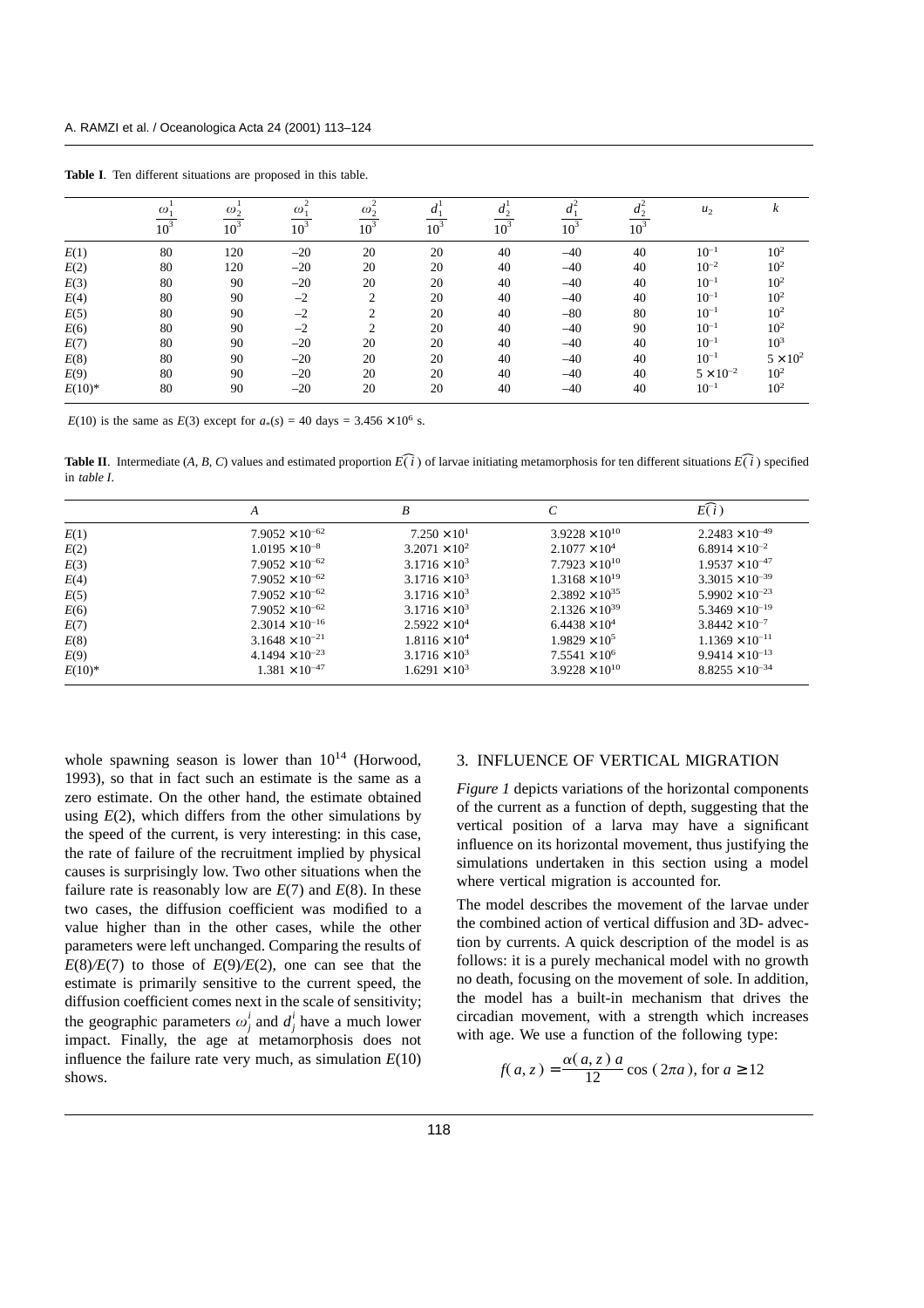which is to be added to the vertical component of the larva advection. Here, *a* represents the age (in days) and it is assumed that the circadian movement starts after 12 days, that is, roughly after the yolksac resorption. In fact, it was considered that the direct effect of vertical diffusion on the movement of the larvae decays after the yolksac resorption, roughly after day 12, and cancels out after day 22. The function  $\alpha$ (a, z) takes effect in the upper part and the lower part of the column, being equal to zero when, and as long as the larva stays in the upper part and  $cos(2\pi a) > 0$  or stays in the lower part and  $cos(2\pi a) < 0$  respectively, and being equal to some positive constant  $\bar{\alpha}$  otherwise. Multiplying by *a* is a simple way to express the fact that the speed of the larva increases with age. It was also necessary to introduce some small upward vertical velocity given to the early eggs by the Archimedes law: this explains, rather than diffusion, that soon after spawning in the lower part of the water column the eggs are displaced upwards and tend to accumulate under the surface. An explanation for this would be that the relative density of eggs at this stage is lower than that of the water, which could be explained by the presence of "oil globules around the surface of the yolk" (Horwood, 1993). The upward effect on early eggs was modeled as follows:

$$
f(a, z) = \begin{cases} 10^{-6} \text{ m s}^{-1} & \text{for } a \le 2.5 \text{ days and } z \le -40 \\ 2.10^{-6} \text{ m s}^{-1} & \text{for } a \le 2.5 \text{ days and } -40 < z \le -30 \\ 3.10^{-6} \text{ m s}^{-1} & \text{for } a \le 2.5 \text{ days and } z > -30 \end{cases}
$$

For the numerical treatment, a method of finite volumes was developed. Details about the mesh-size and the type can be found in (Arino et al., 1999).

#### **3.1. Physical parameters**

Physical parameters include temperature, pressure, salinity, vertical mixing coefficient and current velocity (*figure 2*). Of this list, the model explicitly uses temperature, vertical mixing coefficient and current velocity, all of them provided by the circulation model due to Lazure and Jegou (1998): briefly stated, this model generates values of the physical parameters, based on real data. The data used here are from the year 1996, end of March through May, for NE Bay of Biscay. Temperature is roughly uniform throughout the water column and varies within the range 10.5–12°C, horizontally. The current speed varies approximately in the same range as  $u_2$  in section two. Vertical speed is negligible compared to the horizontal one. The variation in direction of the horizontal velocity is well marked in the western part of the area, the deepest one, pointing to the south-west in the upper part of the water column and pointing to the south-east in the lower part. Over all, the situation is quite diverse, with, in some places, variation in the south–north direction only, and in some other places no change in direction.



**Figure 1.** Zoomed horizontal cross-sections of the currents west of the spawning grounds at two different depths (10 m and 40 m).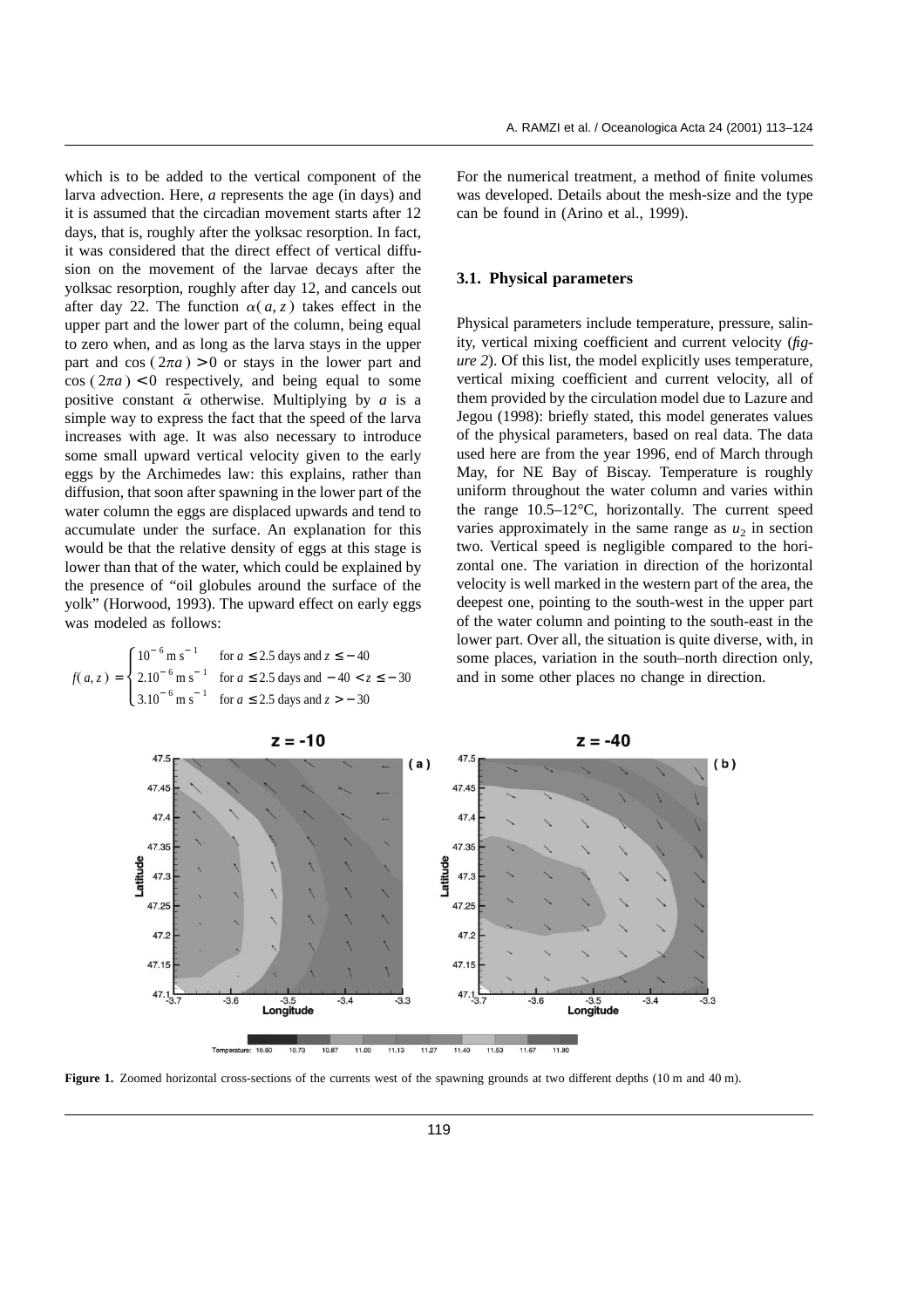

**Figure 2.** Horizontal cross-sections of temperature and the currents at respective depths of 3 m (**a**), 10 m (**b**), 20 m (**c**), and 40 m (**d**); vertical latitudinal cross-sections at 2.5°W (**e**) and 3°W (**f**); vertical longitudinal cross-sections at 47°N (**g**) and 47.2°N (**h**).

#### **3.2. Vertical cross-sections**

*Figure 3* represents cross-sections of the sea by a vertical plane. It is important to notice that in all the simulations presented in this section the initial number and distribution of eggs are selected arbitrarily. In fact, the following distribution was used:  $25$  eggs m<sup>-3</sup> at 39 m deep, 50 eggs  $m^{-3}$  at 40 m deep, 25 eggs  $m^{-3}$  at 41 m deep, and 0 elsewhere. In *figure 3a*, the material shown is a cross section of eggs aged one day: we observe a small

heterogeneity. *Figure 3b* is a cross-section of the larvae aged 12 days: heterogeneity has increased and vertical hauls will give quite different results according to where they are performed.

### **3.3. Horizontal cross-sections**

Starting from an initial distribution of eggs uniform throughout the whole spawning ground, we represent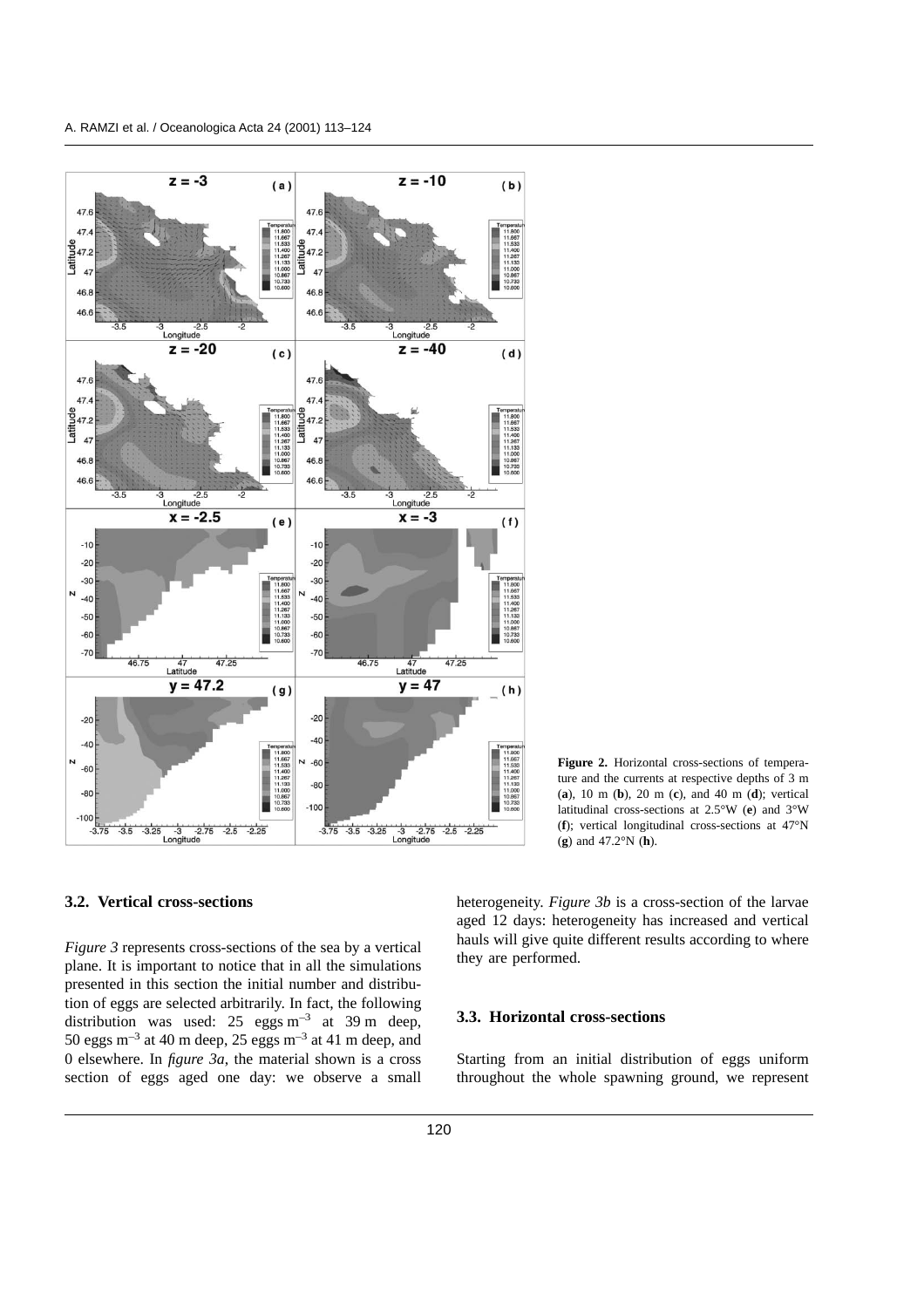

Figure 3. Vertical cross-section of eggs aged one day (a), and larvae aged 12 days (b). Units: number of eggs m<sup>-3</sup>.



**Figure 4.** Starting from an initial patch of eggs aged zero day, horizontal cross-section of the larval population, computed at 8 different days (1, 2, 4, 6, 12, 22, 32, 51), same hour (14h00, daylight), same depth (10 m) (left panel, **a–h**). Corresponding picture at night (02h00) instead of the day (right panel, **a–h**). Units: number of eggs m–3 .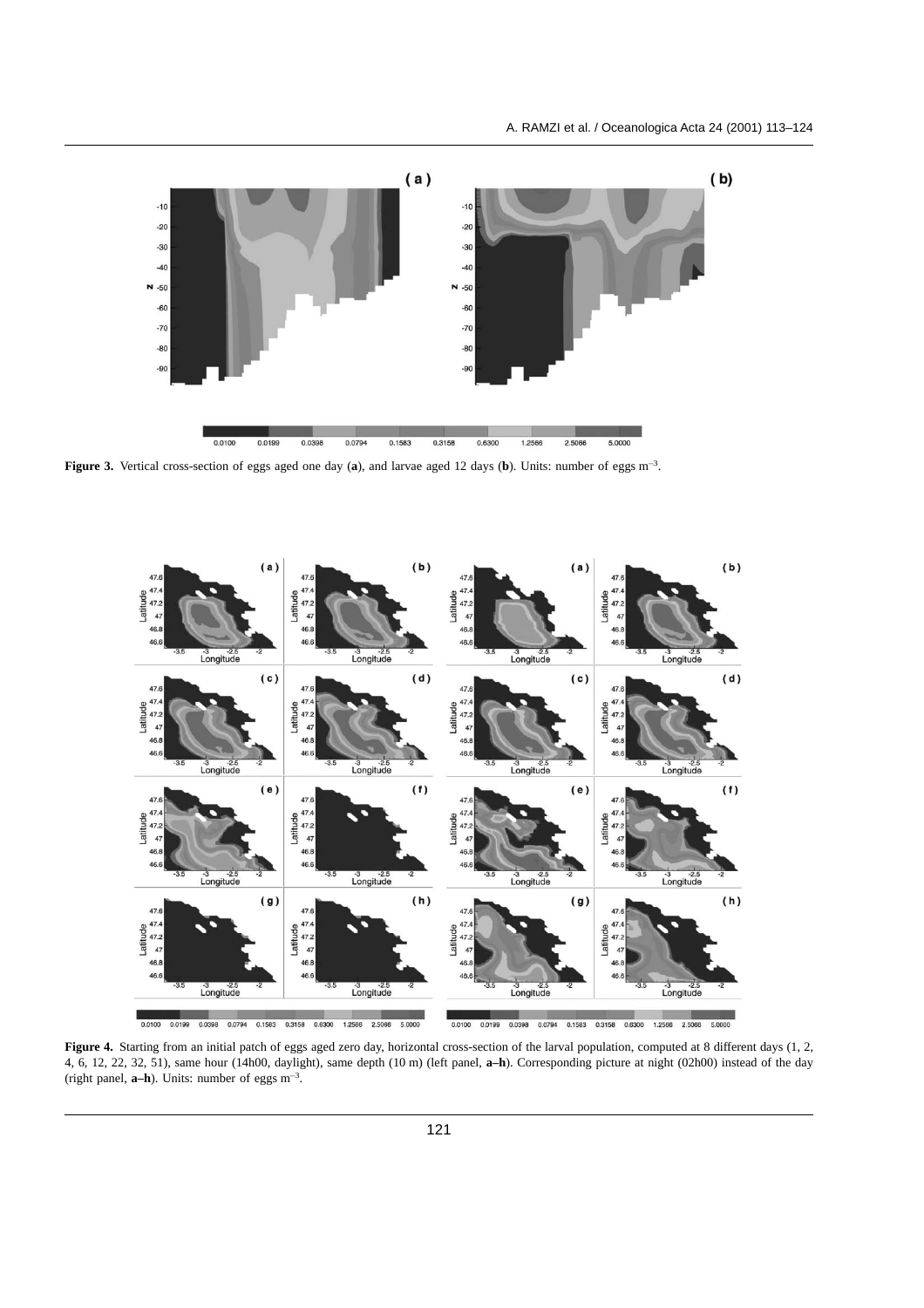horizontal cross-sections (at  $z = -10$  m) made on days 1, 2, 4, 6, 12, 22, 32 and 52, at two different hours: 14h00 (daytime) and 02h00 (night). The results are to be compared to those described in Koutsikopoulos et al. (1991, figure 10). Note that the values obtained represent integrals of densities over a 1 m deep layer.

The interpretation of *figure 4* is not obvious. The upper layers tend to get empty during the day while the lower layers tend to empty during the night. Communication between the various layers never stops, which explains that layers that are empty at some time may replenish later. The main effect in the range of 50 days and over seems to be a drift along the coast, rather than towards the coast. A better view of the displacement towards the coast is provided by *figure 5* where the population has been integrated throughout the whole water column.



**Figure 5.** Totalization of the larva density throughout the water column every four days of a period over a month.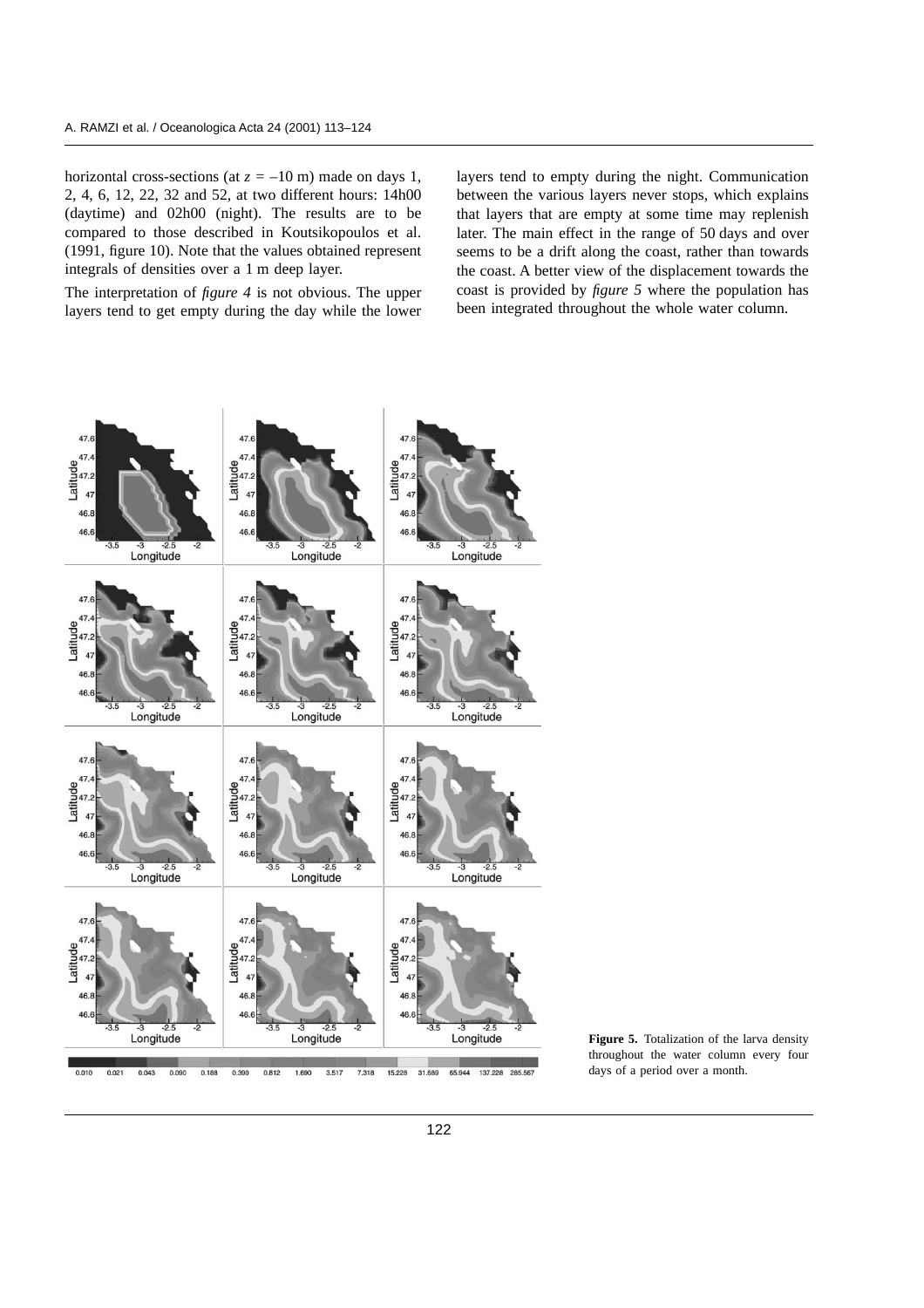

**Figure 6.** The three graphs represent the arrival rate of the larvae as a function of age in the vicinity of the coast. Each of the three graphs is associated to a particular region: region 1, a diamond-shaped region with vertices at (2.4697W, 46.9956N), (2.338W, 46.9956N), (2.929W, 47.3519N), (2.798W, 47.3519N) (squares); region 2, also a diamondshaped region, a slightly bigger domain with vertices at (2.4697W, 46.9956N), (2.2727W, 46.9956N), (2.9949W, 47.3519N), (2.7323W, 47.3519N) (triangles); region 3, a region enclosed between the 46.9thN and 47.8thN parallels in the south–north direction, the coast, and a straight line defined by the equation in the east–west axis, *y* = –0.73*x* + 45.20 (circles).

## **3.4. Proportions of larvae arriving within a close distance to the coast**

Our objective in performing the simulations presented in this subsection was to compare estimates of the recruitment rate given by a 3D model incorporating real physical data (currents) to those provided by the 2D model of section two. Following the same idea as in section two, we consider a region  $\Omega$  in the spawning ground and a region *D* located closer to the nurseries than  $\Omega$ . To the same region  $\Omega$  we associate three different regions  $D_1$ ,  $D_2$  and  $D_3$ , such that  $D_1 \subset D_2 \subset D_3$ . For each of them, we evaluate the proportion of the eggs produced in  $\Omega$  which survive as larvae at least until they reach the given region. In section two, the computation was made with the larvae that reach the admissible region at a certain threshold size. Since growth in size was not incorporated in the present simulation, the count must be done in a different way. What we do here is just count the proportion of those arrived in  $D_i$  since day zero. The results are shown in *figure 6*.

#### 4. DISCUSSION

First of all, the results of the three domains are mutually comparable. In general, the proportion is bigger for the larger domain, though we see that the graphs for  $D_1$  and  $D_3$  and for  $D_2$  and  $D_3$  respectively, cross at some point. This is certainly a weird fact, which is due to the approximation process, that is, the grid that approximates  $D_1$  is not strictly a subfamily of the one approximating  $D_2$ .

Secondly, each graph is made up of two or more parts on each of which the slope has a fixed sign, positive or negative: since no mortality is accounted for, the only admissible interpretation is that larvae can move in and out of each *Di* .

Finally, the numbers compare with the highest values of  $\widetilde{E(i)}$ <br>are e ) obtained in section two, *table II*, which, we recall, are estimates of the proportion of larvae initiating metamorphosis. The comparison to be made with the highest point in the graph of  $D_i$ :  $D_1$  would be with the region reached by the more mature larvae, the peak reached on this graph at age  $a = 50$  days would roughly correspond to the proportion of larvae having reached metamorphosis. Discrepancies between the two counts may be caused by several factors: on the one hand, the computation of sis. L<br>by se<br>*E*(*i*)<br>at 55  $E(\hat{i})$  was done on the ground that metamorphosis occurs at 55 days of age (except for the simulation *E*(10) where the age of transition was taken to be 40 days), while the *D*i 's are computed over the first fifty days; on the other hand, as already noticed, none of the regions  $D_i$  is invariant: oscillations of the counts suggest that there are migrations in and out each of these regions. In principle, the 'theoretical' estimate, computed by means of formula migrations in and out each of these regions.<br>the 'theoretical' estimate, computed by mean<br>(8) is minimal, and indeed the values of  $E(\vec{i})$ <br>are small compared to those exhibited by fifor all  $i \neq 2$ are small compared to those exhibited by *figure 6*. *E*(2) corresponds to the lowest speed of the current (of all the simulations), therefore, to the case when horizontal diffusion plays comparatively a bigger role. It is interesting to observe that this situation leads to results of the same order as when using the data of the numerical circulation model, which does not account for horizontal diffusion explicitly.

#### REFERENCES

Amara, R., Lagardère, F., 1995. Taille et âge au début de la métamorphose chez la sole, *Solea solea* (L.), du golfe de Gascogne. ICES J. Mar. Sci. 52, 247–256.